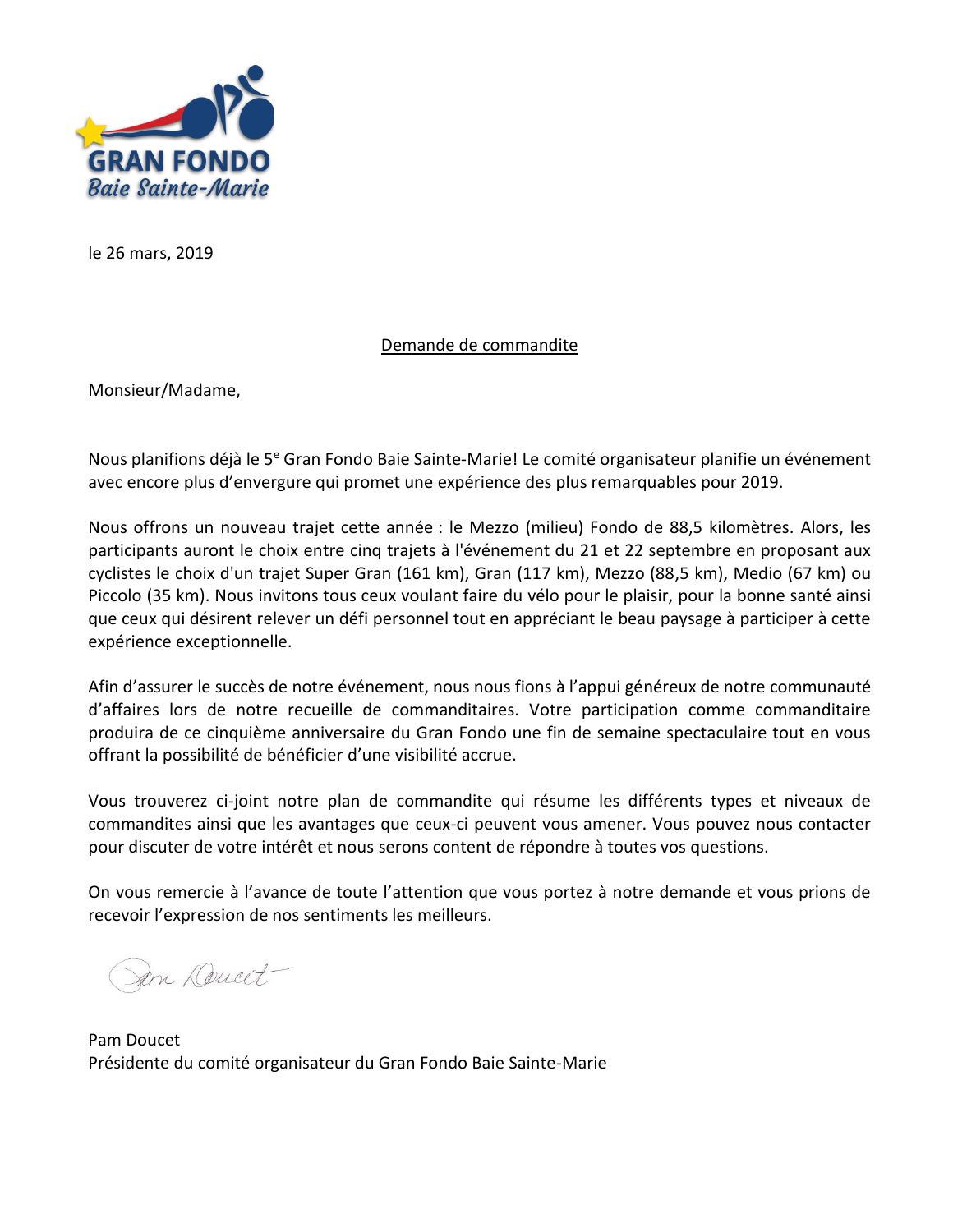

March 26, 2019

### Sponsorship Request

To Whom It May Concern,

We are already planning for our 5<sup>th</sup> edition! The Gran Fondo Baie Sainte-Marie organizing committee is planning an even bigger and better event this year that promises to deliver even more excitement and economic activity for our community.

Our 2019 Gran Fondo will take place on September 21<sup>st</sup> & 22<sup>nd</sup>, offering our participants five rides, a 161 km Super Gran Fondo, 117 km Gran Fondo, 67 km Medio Fondo, 35 km Piccolo Fondo, and our new 88.5 km Mezzo Fondo route. We invite all those looking to ride for fun, for good health and to take on a personal challenge all while enjoying the beautiful scenery in a safe environment to participate in this exceptional cycling and cultural event experience.

To ensure the event's success, we need the continued generous support of our community as we solicit sponsors to help make this fifth edition spectacular. Once your business becomes an official sponsor of the event, you become part of an interesting and unique showcase.

A sponsorship plan and commitment form are enclosed that summarize the different levels of sponsorship as well as the advantages these will bring you. You may contact us at any time to discuss this opportunity and we will be happy to answer any questions you may have.

We thank you in advance for your consideration and we look forward to hearing from you as you commit to becoming a part of Gran Fondo Baie Sainte-Marie's success!

Jan Doucet

Pam Doucet, Chairperson, Gran Fondo Baie Sainte-Marie organizing committee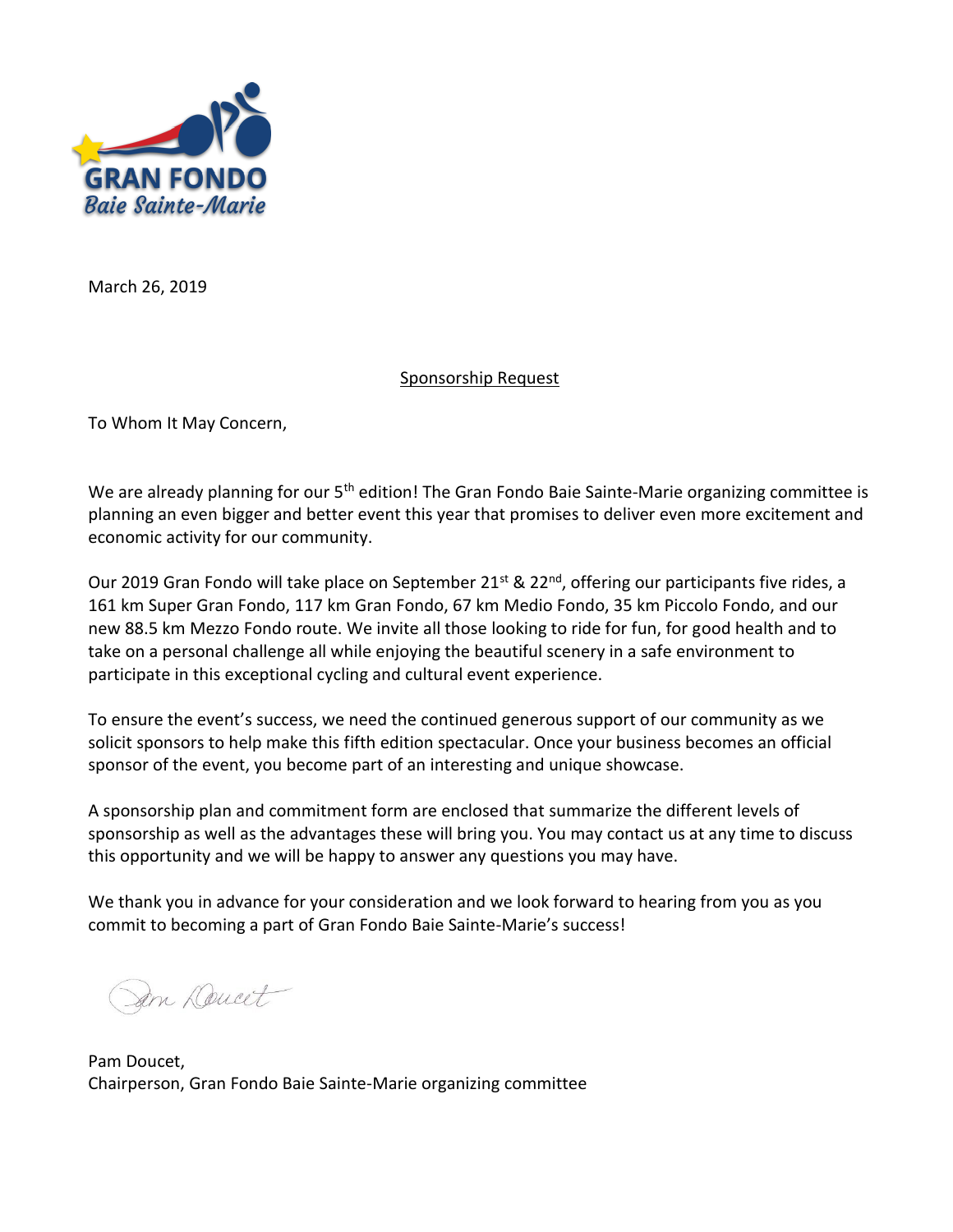

## The *Gran Fondo Baie Sainte-Marie* organizing committee is currently preparing its fifth edition that will take place on September 21<sup>st</sup> and 22<sup>nd</sup> 2019!

In order to ensure the event's success, we need the continued generous support of our community as we solicit sponsors to help make this third edition spectacular.

| <b>Sponsor</b>                                                           | <b>HOSPITALITY</b><br><b>SUPER</b> | <b>MEDAL</b><br><b>SPONSOR</b> | <b>GOLD</b><br><b>GRAN</b>  | <b>SWAG</b><br><b>BAG</b> | <b>GRAN</b><br><b>REST STOP</b> | <b>MEDIO</b><br>\$500 | <b>PICCOLO</b><br>\$300 | <b>SPOKES OF</b><br><b>THE</b>  |
|--------------------------------------------------------------------------|------------------------------------|--------------------------------|-----------------------------|---------------------------|---------------------------------|-----------------------|-------------------------|---------------------------------|
| <b>Benefits</b>                                                          | <b>SPONSOR</b><br>\$5000           | \$3000                         | \$1500                      | <b>SPONSOR</b><br>\$1500  | <b>SPONSOR</b><br>\$1000        |                       |                         | <b>WHEEL</b><br><b>MATERIAL</b> |
| # Available:                                                             | $\mathbf{1}$                       | $\mathbf{1}$                   | 3                           | $\mathbf{1}$              | $\overline{5}$                  | unlimited             | unlimited               | unlimited                       |
| <b>Social Media</b><br>promotion                                         | $\checkmark$                       | $\checkmark$                   | $\checkmark$                | $\checkmark$              | $\checkmark$                    | $\checkmark$          | $\checkmark$            | $\checkmark$                    |
| Logo and link on<br>website                                              | $\checkmark$                       | $\checkmark$                   | $\checkmark$                | $\checkmark$              | $\checkmark$                    | $\checkmark$          | $\checkmark$            | $\checkmark$                    |
| Logo on flyers and<br>print materials                                    | $\checkmark$                       | $\checkmark$                   | $\checkmark$                | $\checkmark$              | $\checkmark$                    | $\checkmark$          | $\checkmark$            | $\checkmark$                    |
| Logo on LED sign<br>on site                                              | $\checkmark$                       | $\checkmark$                   | $\checkmark$                | $\checkmark$              | $\checkmark$                    | $\checkmark$          |                         |                                 |
| Logo on volunteer<br>t-shirts                                            | $\checkmark$                       |                                |                             |                           |                                 | $\checkmark$          |                         |                                 |
| Use of sponsor's<br>branded material/<br>equipment on site<br>(ex: tent) |                                    | $\checkmark$                   |                             |                           | $\checkmark$                    |                       |                         |                                 |
| One free<br>registration                                                 | $\checkmark$                       | $\checkmark$                   | $\checkmark$                | $\checkmark$              | $\checkmark$                    | $\checkmark$          |                         |                                 |
| Logo banner<br>behind registration<br>area                               | $\checkmark$                       |                                | $\checkmark$                | $\checkmark$              |                                 |                       |                         |                                 |
| Logo banner at<br>hospitality tent                                       | $\checkmark$                       |                                |                             |                           |                                 |                       |                         |                                 |
| Logo banner at rest<br>station                                           |                                    |                                |                             |                           | $\checkmark$                    |                       |                         |                                 |
| Logo on back of<br>event jersey                                          | $\checkmark$                       |                                | $\checkmark$<br>(on pocket) |                           |                                 |                       |                         |                                 |
| Logo on back of<br><b>Gran Fondo</b><br>participation<br>medals          |                                    | $\checkmark$                   |                             |                           |                                 |                       |                         |                                 |
| Logo on support<br>vehicles                                              |                                    |                                |                             |                           |                                 |                       | $\checkmark$            |                                 |

# **\*\*\* LAUNCH DATE: APRIL 2, 2019 \*\*\***

# **DEADLINE: JUNE 14, 2019**